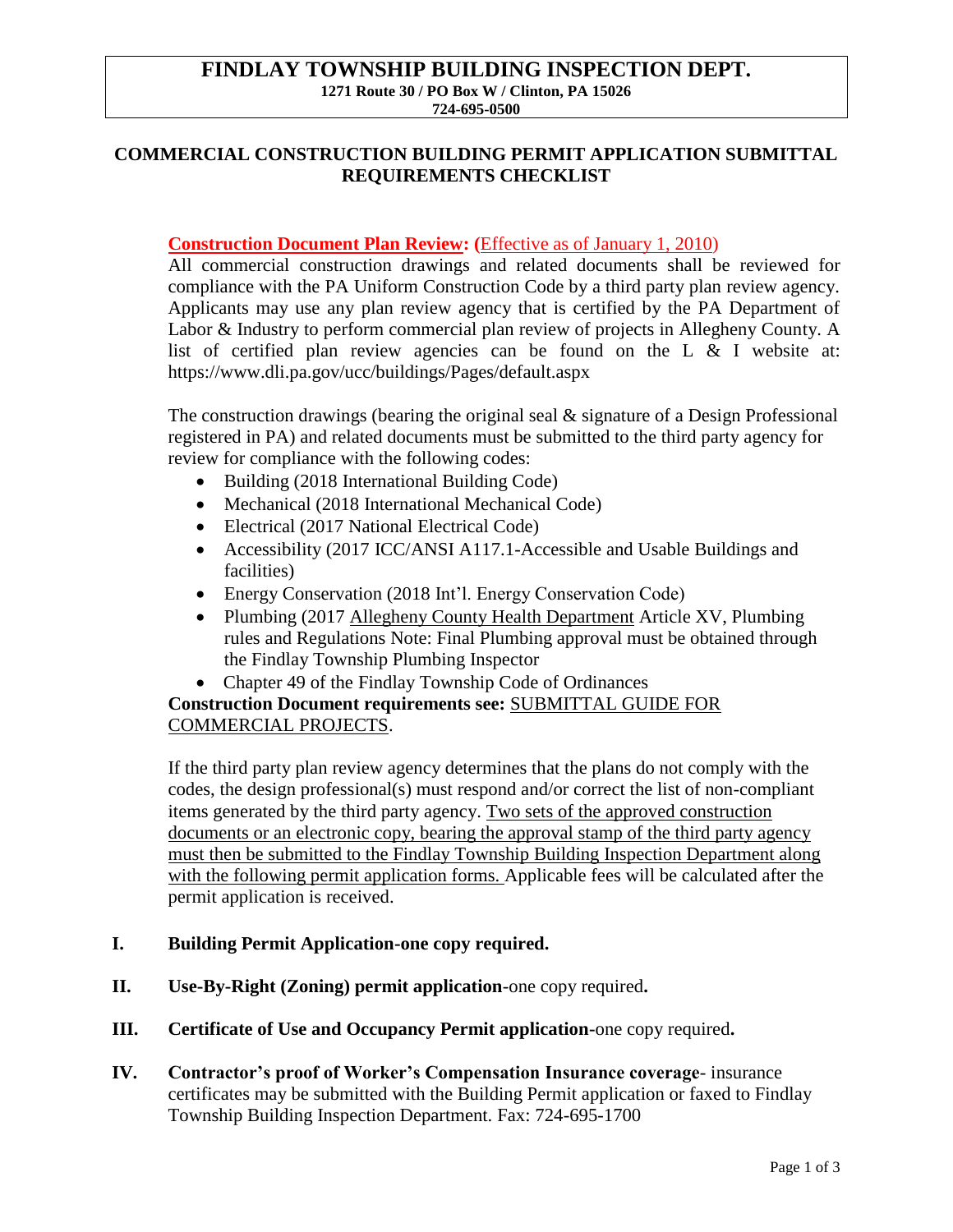**V. One Copy of Allegheny Co. Health Dep't. Septic permit** (if applicable).

**VI. Road occupancy permit-** If the project requires a road occupancy permit from Findlay Township or Pennsylvania, the permit shall be included with the Building Permit application submittal.

### **FEE SCHEDULE** (effective as of January 3, 2022)

I. **BUILDING PERMIT APPLICATION FEE**: **(**Building Permit fees are based on total square footage of project.) New Construction  $&$  Additions  $\qquad$  \$.30 per square foot + \$4.50 PA UCC fee Remodeling/Alterations  $$.13$  per square foot  $+ $4.50$  PA UCC fee **MINIMUM BLDG PERMIT FEE \$104.50** Note: The minimum Building Permit Fee of \$104.50 includes a \$4.50 UCC Inspector Training fee levied on each Building Permit by the state of PA. II. **USE-BY-RIGHT PERMIT APPLICATION FEE:** New construction & additions- \$25.00 (first 5,000 square feet plus \$2.00 per each additional 1,000 square feet) plus \$200.00 escrow.

Remodel/Alterations- \$25.00

- III. **CERTIFICATE OF USE & OCCUPANCY PERMIT APPLICATION FEE**-\$100.00 All previously listed fees may be paid with a single check made out to: The Township of Findlay or via Visa, MasterCard or Discover (3% or \$3.00 minimum fee applies to credit card).
- IV. **NOTE:** SEWER AND WATER TAP FEES FOR NEW CONSTRUCTION MUST BE PAID TO THE **FINDLAY TOWNSHIP MUNICIPAL AUTHORITY** (724-695-3108) BEFORE A BUILDING PERMIT WILL BE ISSUED.